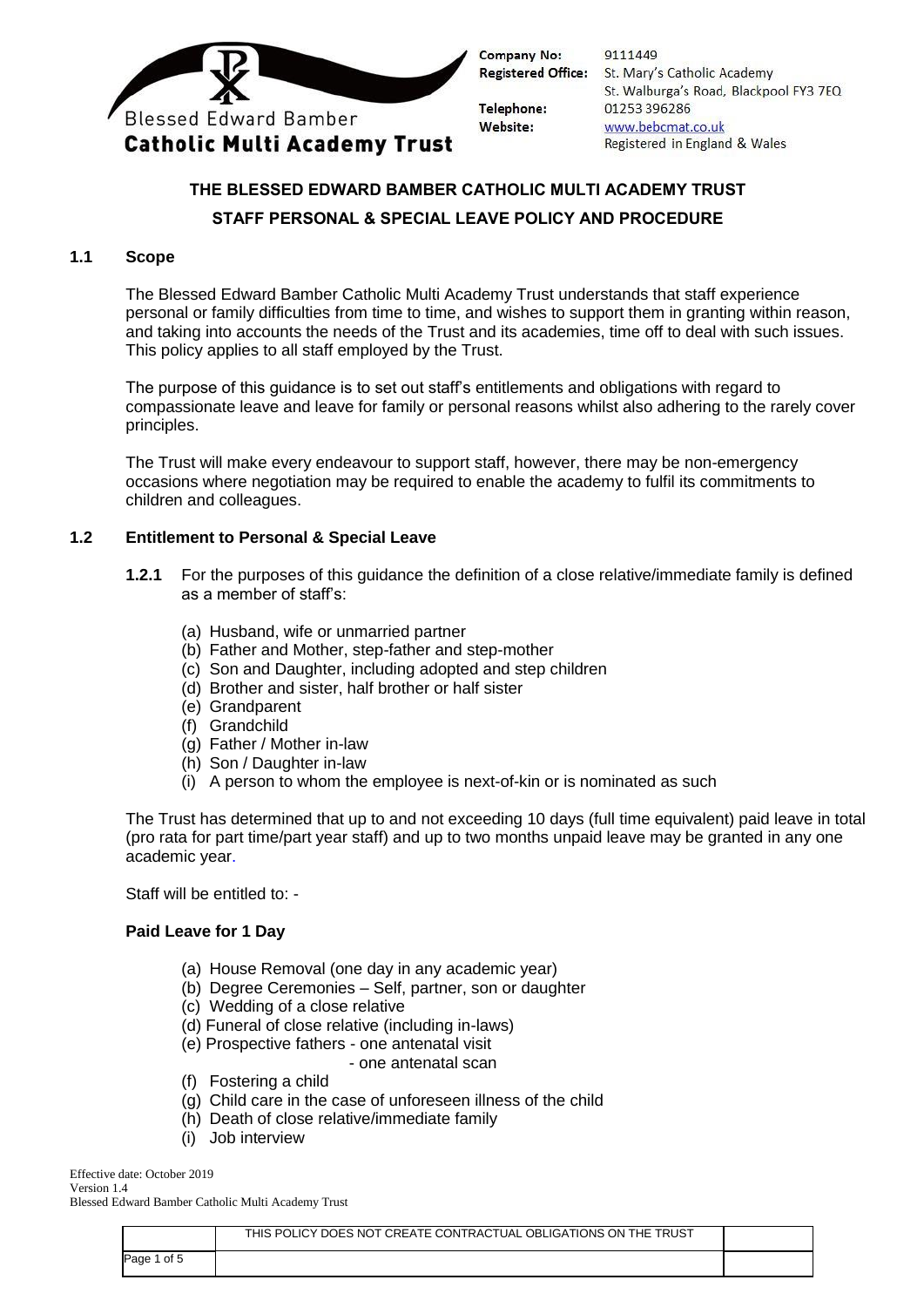(a) Fostering a child with special needs

## **Paid Leave for more than 3 days**

- (a) Consideration will be given of up to 5 days leave where acting as the personal representative of the deceased
- (b) In exceptional cases consideration will be given for additional days in the case of serious injury or illness of close relative/immediate family

## **1.2.2 Paid Leave for Hospital/Emergency Appointments**

It is also the Trust's policy to be reasonable and flexible with regard to a member of staff who needs to take time off work for the purpose of attending hospital appointments and emergency appointments.

Absence due to attendance as a hospital outpatient or for emergency medical or emergency dental treatment and as a witness at court, etc will be allowed, as paid leave and will not count against the special leave allowance.

In the case of a hospital appointment the time allowed will be the number of hours, which are necessary to fulfil attendance at the appointment, and associated travel. However, if a whole or half day is taken up by the hospital appointment, it will be recorded as sick leave. Staff attending for a hospital appointment and finding themselves admitted as an inpatient for treatment will be classified as on sick leave.

The Trust reserves the right not to pay a member of staff for time off for hospital appointments if the member of staff has failed, without good reason, to provide proper advance notification to the Headteacher of the need for time off for an appointment or has failed without good reason to produce an appointment card on request. If the leave is required by the Headteacher s/he will request it from the Executive Director who in turn would request personal or special leave from the Chair of the Board.

Where time off work is required for a member of staff who is pregnant for antenatal care, all reasonable time off will be paid for and the member of staff will not be required to make up for any of the time spent at appointments.

Paid leave for appointments is given to a member of staff, their spouse or partner and their dependants including children, where the member of staff is the carer of the dependant.

### **1.2.3 Discretionary Leave**

Any further days in addition to the above criteria would be at the discretion of the Headteacher and would be unpaid**.** E.g. Religious observance

As this is only a guide to leave which may be authorised, where circumstances are such as to justify additional leave (maximum of two months unpaid leave) then this would be granted.

### **1.3 Paid Leave for Personal or Domestic Reasons**

The Trust will normally grant paid compassionate leave to a member of staff where a member of their immediate family as defined above

- a) Dies
- b) Is seriously injured
- c) Unexpectedly falls seriously ill.

In the event of the death of a close/immediate relative, it would be reasonable to allow compassionate leave. It must be recognised that individuals will require varying levels of time off work following a bereavement and it is therefore difficult to place limits on the time off which should be granted.

Effective date: October 2019 Version 1.4 Blessed Edward Bamber Catholic Multi Academy Trust

|            | THIS POLICY DOES NOT CREATE CONTRACTUAL OBLIGATIONS ON THE TRUST |  |
|------------|------------------------------------------------------------------|--|
| age 2 of 5 |                                                                  |  |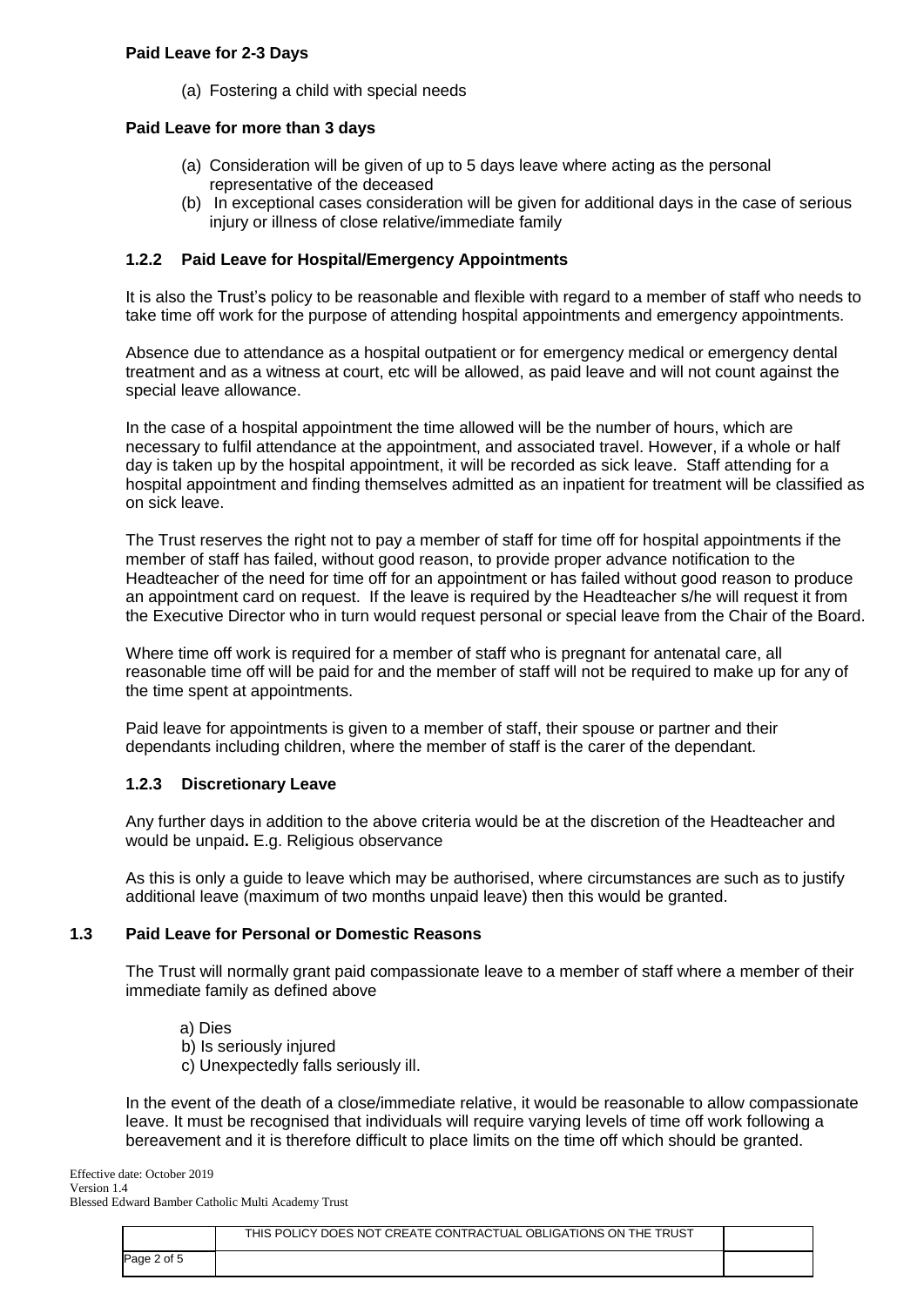Headteachers are therefore allowed the discretion to authorise up to two months compassionate leave for bereavement.

Paid leave will also be granted to a member of staff in the event of serious personal or domestic difficulties or an emergency that requires the immediate presence of the employee.

Paid leave (1 day) will also be granted where a child is ill and other arrangements to care for the child cannot be made.

A request for paid personal leave may also be granted for pressing and important reasons, and events that cause serious personal disruption or distress to the member of staff or member of his or her immediate family.

It should be stressed that leave under this heading is intended to allow a member of staff to deal with emergency situations and not circumstances that can be foreseen or problems that are known about in advance. For this reason, a maximum of 1 days paid leave will be granted for this purpose for each singular incidence. Further incidences will need to be assessed by the Headteacher before paid leave is granted.

A member of staff should seek alternative arrangements for caring provisions (i.e. shared responsibility for care where a partner is also responsible for the care of the individual involved) prior to contacting the Headteacher or as soon as possible thereafter if they need to take compassionate leave or leave of absence due to personal/domestic reasons. The member of staff should endeavour to give as much notice as possible.

If, due to emergency circumstances, the employee is unable to seek permission for compassionate leave or personal leave prior to the start of his or her absence, he or she should verbally inform the Headteacher as to the reason for the time off work. As soon as possible thereafter, the employee should inform the Headteacher of the circumstances and the expected duration of his or her absence. In these circumstances the school may request another member of staff to cover the immediate absence.

While absent, the employee must keep the Headteacher informed as to when he or she expects to be able to return to work.

### **1.4 Time Off for Dependants (Close Relative/Immediate Family)**

A member of staff has a statutory right to take unpaid time off to provide assistance or take appropriate action to deal with an emergency concerning a dependant.

A dependant is a spouse, partner, parent, child or any other person who lives in the same household as the employee but is not a lodger, employee or boarder, or any other person who relies on the employee for care, e.g. an elderly neighbour.

Examples of when an employee may take time off in an emergency include a dependant being taken suddenly ill, a dependant dying or existing arrangements for the care of a dependant being unexpectedly disrupted.

Members of staff should note that in order to take time off work to care for a dependant, the situation must be unforeseen.

A reasonable amount of time off work can be taken under this category of leave, of an amount sufficient for the employee to deal with the emergency (e.g. to arrange for care for the dependant – normally not more than one or two days N.B one day paid leave only). Time off for dependants cannot be used to provide long-term care.

A member of staff who needs to take time off for dependants should inform their Headteacher as soon as is reasonably practicable of the reason for their absence and how long they expect to be away from work.

|             | THIS POLICY DOES NOT CREATE CONTRACTUAL OBLIGATIONS ON THE TRUST |  |
|-------------|------------------------------------------------------------------|--|
| Page 3 of 5 |                                                                  |  |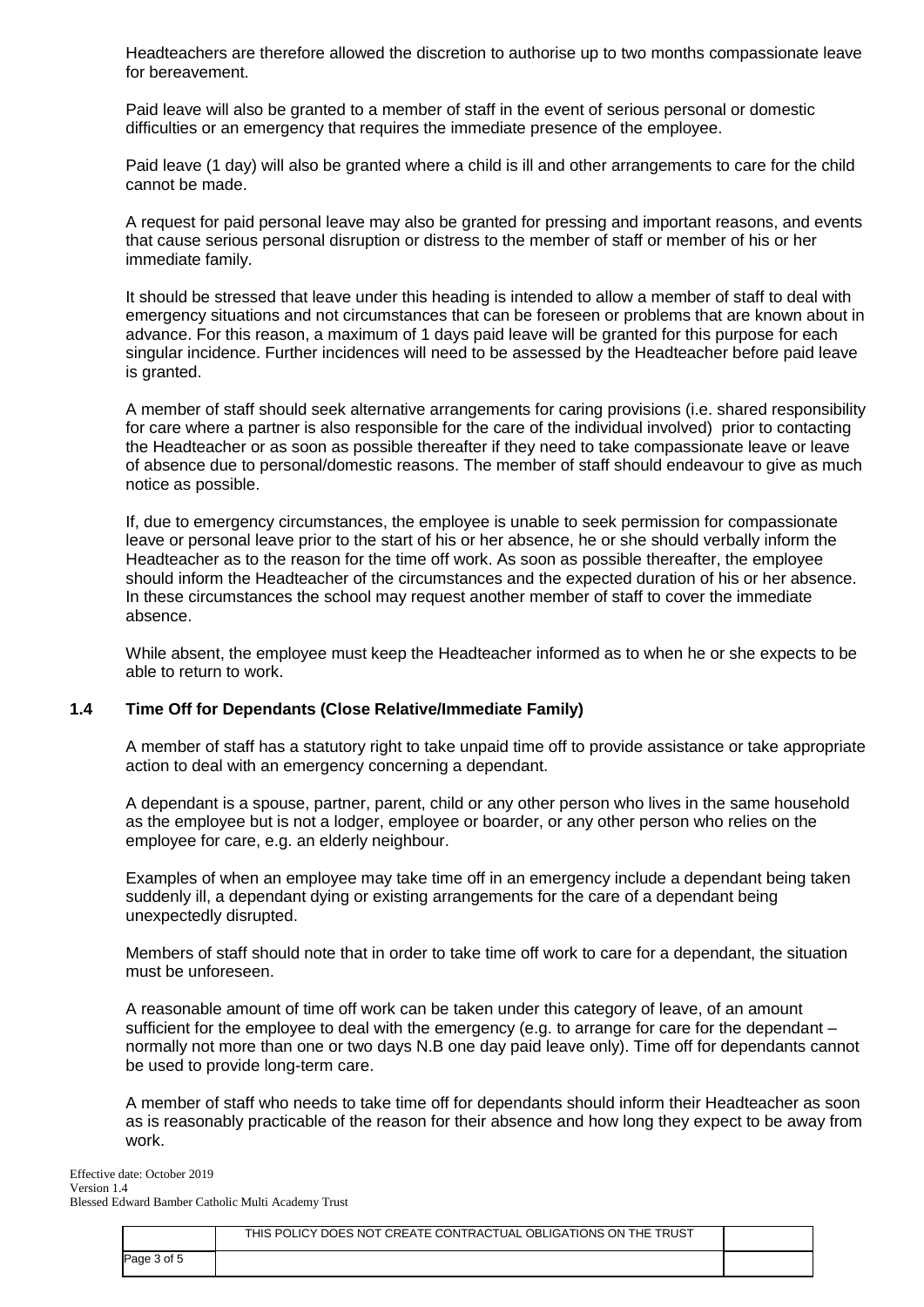## **1.5 Time Off for Medical or Dental Appointments**

The Trust reserves the right not to pay a member of staff for time off for routine medical or dental appointments.

It is expected that all routine (non-emergency) medical, dental or ophthalmic checks will be scheduled either after normal academy hours or during the academy's holidays. This also applies as far as possible to elective minor surgery. It is recognised, however that this is not always possible.

If it is not possible for a member of staff to arrange an appointment outside of working hours, the member of staff should endeavour to arrange for the appointment at a time that will cause the least disruption to his or her work, for example at the beginning or end of the working day, or on a day of the week when the workload tends to be quiet.

Any member of staff who wishes to take time off to attend a medical, dental or other similar appointment must notify the Headteacher as soon as possible and obtain approval for the time off work. The Headteacher may ask the member of staff to produce an appointment card.

The Headteacher reserves the right to ask the member of staff to reschedule a routine appointment if its timing would cause disruption to the running of the academy.

### **1.6 Jury Service or Attendance In Court as a Witness**

An employee may receive a summons to serve on a jury or as a witness. Employees (on providing appropriate documentary evidence) will be paid their normal contractual pay. Any additional expenses incurred will be claimed via the court.

#### **1.7 Special Leave Without Pay for a Period or Periods In Excess of Two Months**

This leave would be at the discretion of the Headteacher

#### **To undertake full-time courses of study / training**.

These should be related to the individual's current and future employment with the Trust and should be for the duration of the specific course with appropriate allowances for assessments, etc., if appropriate

#### **To care for relatives who are seriously ill/terminally ill.**

These can only be related to individual circumstances having particular regard to the difficulties being experienced by the employee involved.

#### **For extended visits to members of the employee's family living outside the country, or for religious purposes**.

These should normally be for a maximum period of three months unless there are particularly exceptional circumstances

Effective date: October 2019 Version 1.4 Blessed Edward Bamber Catholic Multi Academy Trust

|             | THIS POLICY DOES NOT CREATE CONTRACTUAL OBLIGATIONS ON THE TRUST |  |
|-------------|------------------------------------------------------------------|--|
| Page 4 of 5 |                                                                  |  |